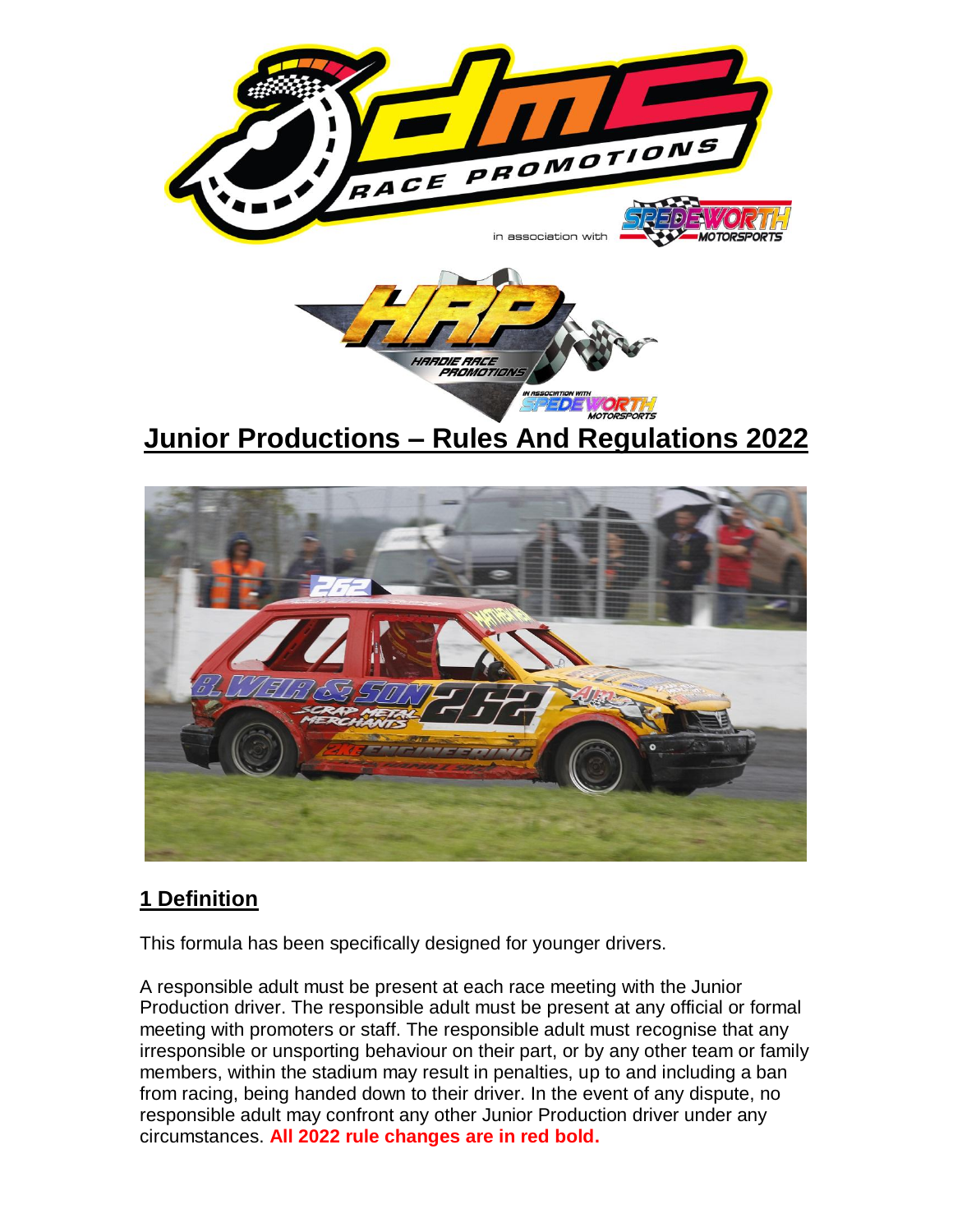#### **Age Limits for the formula are as follows** –

#### **Drivers may start racing on their 10 th birthday. The Junior Productions formula is for drivers aged 10-15 years old - all drivers must retire from the formula on their 16th birthday.**

This Formula is *Non-Contact*, and *racing is in a clockwise direction*. Cars should be prepared with a professional racing appearance. This standard is required to be maintained throughout the driver's racing season.

New applicants are required to complete a multiple choice written test and a basic driving skills test before a licence will be issued. This should be arranged with your promotion before your first meeting.

# **2 Type of Car**

Any 1300cc or 1400cc Production Car is permitted. No Sports Cars, GT's or Mini Coopers etc may be used. No Fuel Injection or Twin Cam engines. Cars must be raced with mechanical and constructional specifications as produced when new, with original engine capacity not exceeding 1400cc. No chassis modifications can be carried out, or engine transplants i.e. engine must be from same manufacturer as chassis.

# **3 Violations**

**A**. When referring to the engine, gearbox, differential, mechanical, or construction Rules & Regulations, the principle will always be:

*Unless permission is specifically granted to make modifications (or any variation), nothing may be done to alter or change the standard parts in any way.*

**B.** Car, engines, and fuel will be checked on a random basis. Violations, or refusal to allow an engine check, will result in an immediate suspension of all racing facilities.

**C.** All car and engine specifications will be taken from either the manufacturer's Technical Specification Books, or the Technical Service Data Books for cars, as published by Glass's Guide Service Limited. If there are any discrepancies occurring between books, the Promotion will exercise its own judgement, which will be final in any dispute.

**D.** Clarification on any item may be sought from DMC Race Promotions.

**NB:** Drivers are reminded that Scrutineer checks can be carried out at any time, and most certainly on all Official Championships. If parts are suspected of being illegal, and you do not agree, make sure you leave them with the Promotion. If you remove any disputed parts from the Stadium without the consent of the Scrutineer/Promotion, they will automatically be deemed illegal.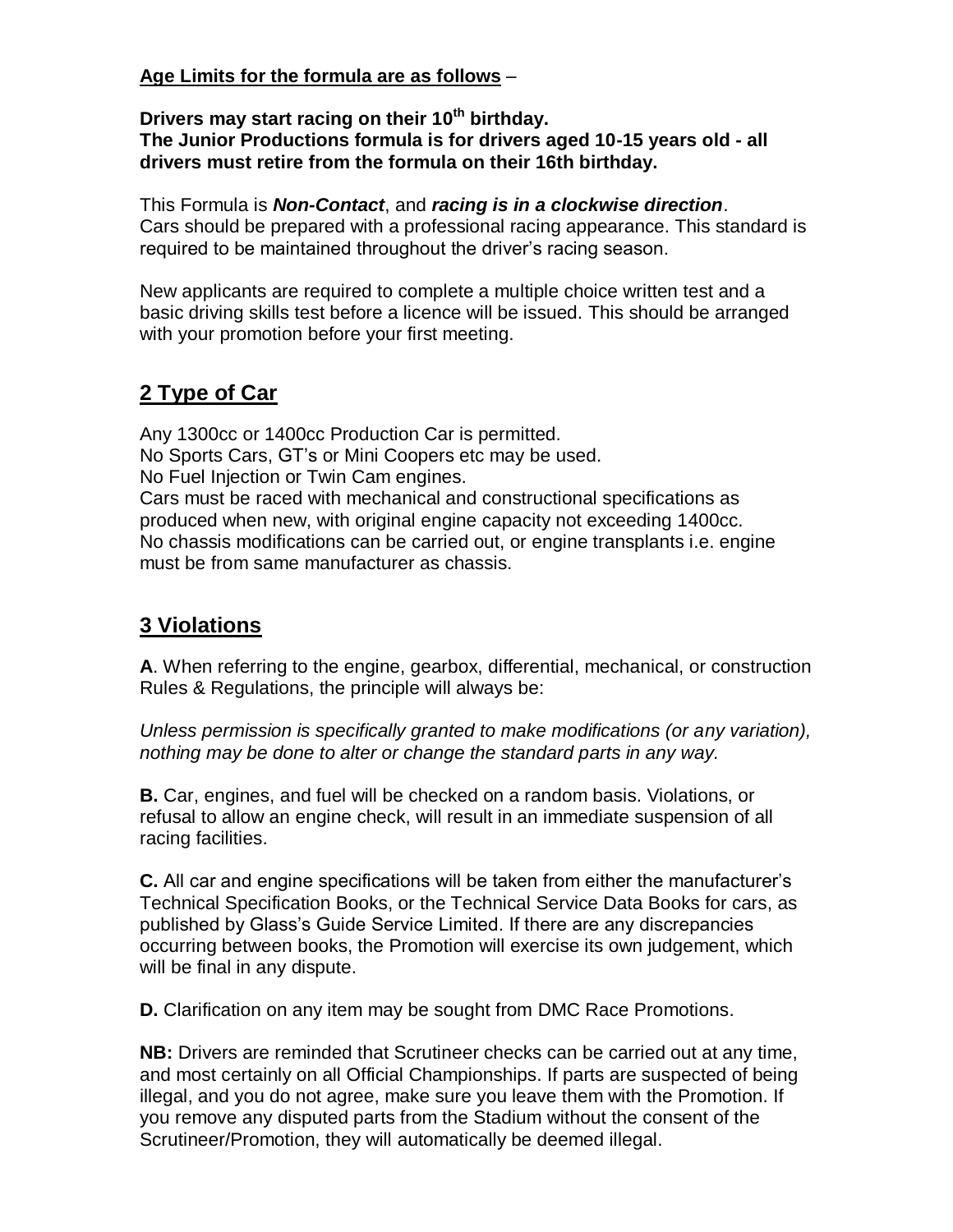# **4 Bodywork**

Bodyshell must remain as standard. Rear inner quarter panels may be removed. All pillars must remain complete. Floor cross members must remain - if removed must be replaced by 2" x 1" box section. Bonnets and tailgates may be skinned.

Steel Panels only may be used.

Wheel Arches may be cut away. If the body is cut, then 50mm wheel spats of mild steel must be fitted. These must be tapered front and back (as in photo below) to avoid sharp, square edges causing punctures on other cars.



All doors must be fixed when racing

The removal of inner door panels is permitted.

### **5 Front Suspension**

**A.** To be fitted as original. Bolts are free.

**B.** Negative/Positive camber and caster is permitted on front wheels only. This may be achieved by modification of original standard parts only.

- **C.** Bottom arms may be extended and adjustable.
- **D.** No competition joints or bushes are permitted.
- **E.** Front springs are free

#### Front Shock Absorbers

Up-rated version of the original dampers may be used and may be strengthened but must not be adjustable.

Front suspension bottom spring seat may be modified to accept different width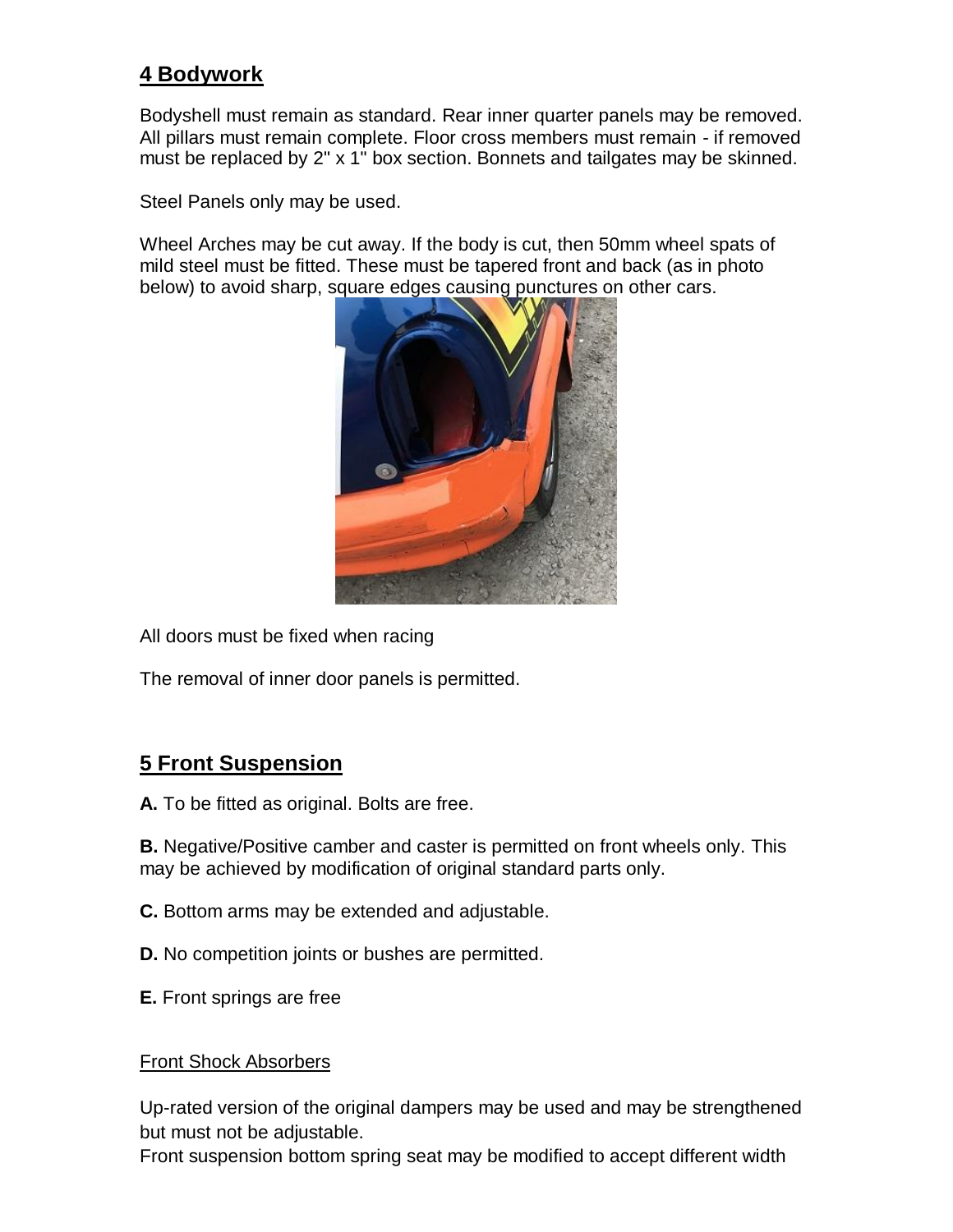and length of spring but must be welded to strut casing.

The original top must be used but can be modified to accept springs of different diameter.

### **Steering**

Steering Rack must remain in original position. Only standard steering rack can be used – no quick racks etc.

Steering column height may be adjusted to suit driver.

# **6 Rear Suspension**

Rear Axle Mounting and Location must remain as production.

Rear Springs are free.

# **7 Roll Cage & Ironwork**

**A.** Alloy roll cages are not permitted.

**B.** A full roll cage (which must support both A & B pillars), consisting of a minimum of:

I. Two hoops, either running from front-to-rear or side-to-side.

II. Two top hoop connecting bars.

III. One rear hoop cross bar at shoulder height to mount seat support, or a seat brace hoop to mount seat support.

IV. One lower bar (recommended).

V. One dash cross bar.

VI. Two driver's-side chicken bars.

VII**.** Two passenger-side chicken bars

VIII. A 3mm thick steel plate must be welded on the outside of the chicken bars; between the top and bottom drivers door irons.

IX. The roll cage hoop feet must be welded to four 3mm thick plates, 230mm square, welded to the floor, or a piece of tube or box (38mm x 38mm x 2.5mm minimum thickness) connecting front and rear hoop feet welded to sill or floor. This bar will not be classed as a chicken bar.

**C.** If Self-built: To a minimum size of: Tube - 32mm (3mm) *or* 38mm OD (2.5mm)

1. All structural bars connecting to the cage inside the car must be steel.

2. Any part of the roll cage that may come into direct contact with the driver's body must be suitably padded.

3. All joints must be welded over a minimum of 90% of the surface area of the joint *unless an approved RACMSA cage is used.*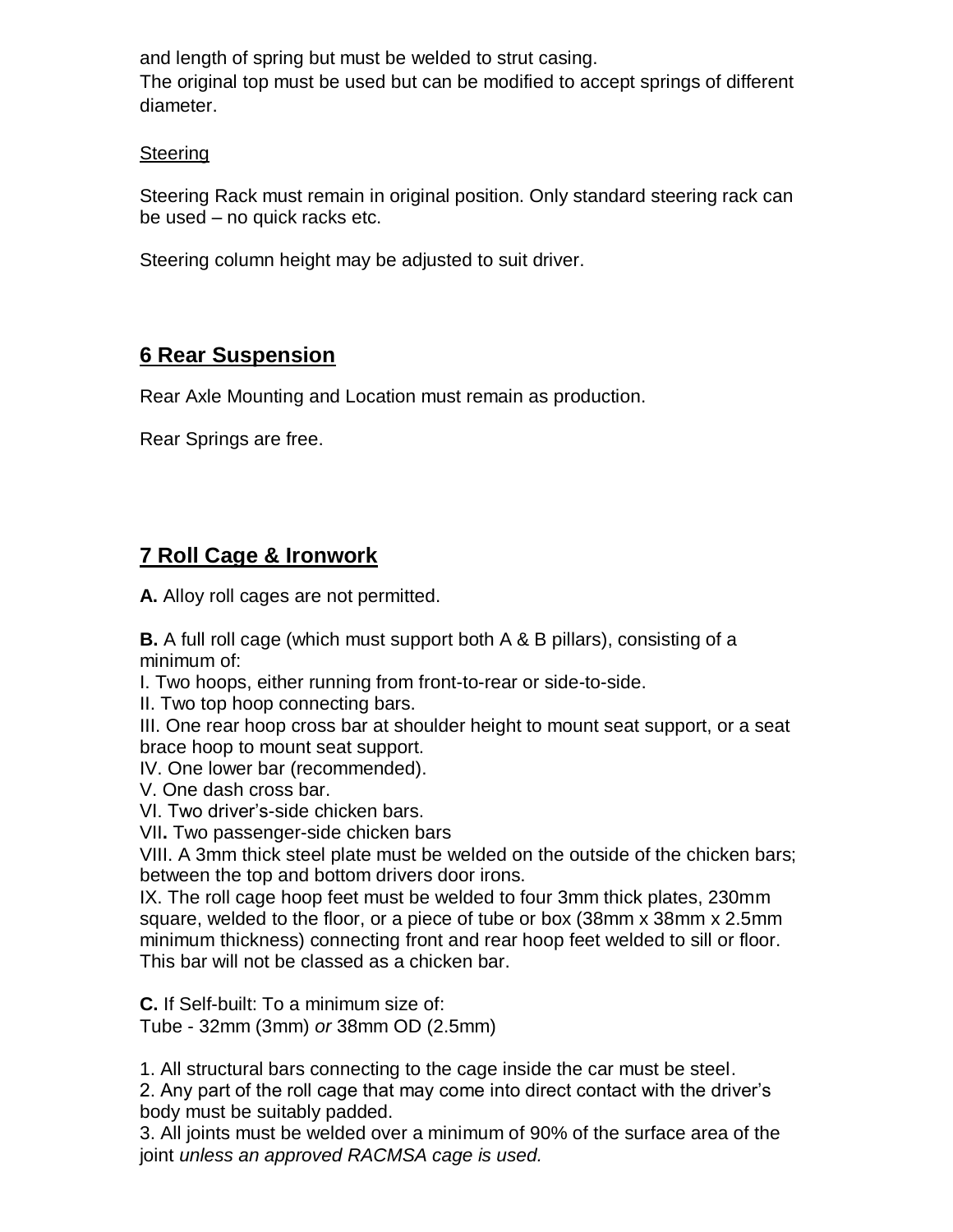4. It is important there are no large gaps between any part of the cage, and the body shell. Roll hoops and connecting bars must not be dropped from roof, and must support the A & B pillars.

**D.** For protection, all Junior Productions must have two Straight Throughs made from minimum 2" x 2" x 3mm thick box section. Straight Throughs may be modified to fit chassis of car.

A front bumper must be fitted with a minimum of one cross iron of 2" x 2" box section, fitted across the two straight throughs.

A rear bumper must also be fitted, consisting of at least one cross iron of 2" x 2" box section, fitted across the two straight throughs.

To avoid snagging and unnecessary punctures, it is compulsory to cover the steel front and rear bumpers with the original plastic bumper.

Side Irons of 1  $\frac{1}{2}$ " x 1  $\frac{1}{2}$ " x 3mm thick box section must also be fitted to the outside of the car, and joined to the straight throughs in at least four separate points. Side irons must be similar on both sides of car. These side irons must be capped with plate or onto the wheel arch – no ragged/sharp ends.

It is permitted to support both front suspension turrets from the roll cage/straight throughs with the maximum material and gauge as the roll cage. The turret can be strengthened by a maximum of two bars only, including any brace between the struts.

#### **8 Engines**

**A.** Engines must be as produced by the manufacturer: two valves per cylinder (i.e. no twin carburetor set-ups where not originally specified).

**B.** No fuel injection or turbo-charging is permitted.

**C.** Engine mounting to remain standard, with the exception of front-wheel drive cars, where the top engine mounting (by valve cover) may be solid.

#### **1300cc Engines**

#### 8.1 Cylinder Block

a) Nominal overboring, to a maximum of 1.5mm, is permitted.

b) Skimming of the block, on the head gasket surface only, is permitted. No other modifications to the block are permitted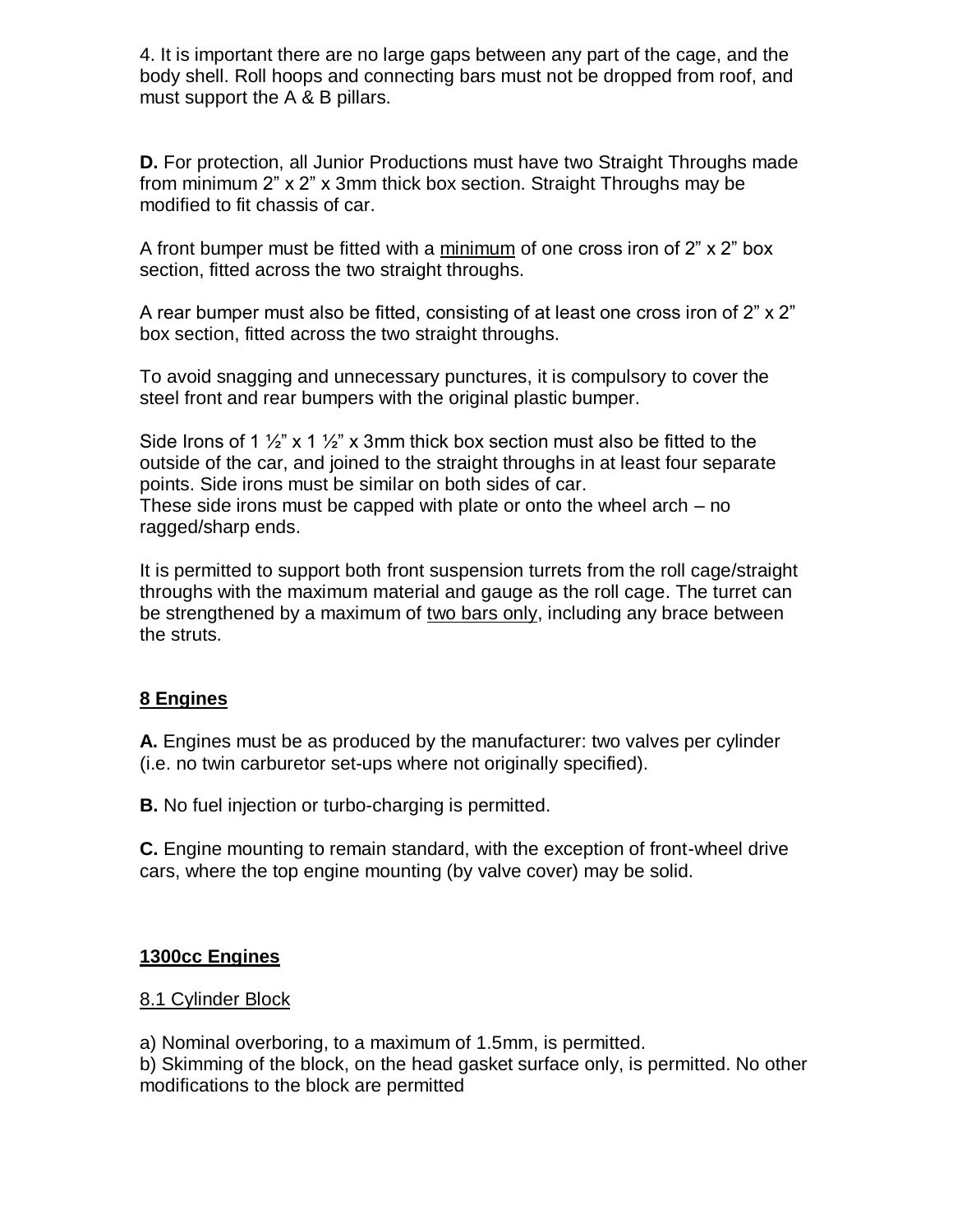#### 8.2 Cylinder Head

a) The skimming of the cylinder head, on the head gasket surface only, is permitted.

b) Cylinder heads must remain standard and un-worked.

#### 8.3 Valves

Valve seats and valve length must remain within standard manufacturers' tolerances.

Valve seats may have a 3 angle cut of 30 deg top angle 45 deg seat angle 60 deg bottom angle .Valve length must remain within standard reconditioning tolerances.

#### 8.4 Pistons

a) Manufacturer's pistons (or original replacement pistons) must be used, and must not be altered in anyway.

#### 8.5 Camshafts

Camshafts must remain standard as supplied by the manufacturer. Camshafts may be 1.3 / 1.4 or 1.6 standard cams . No regrinding of cams. Camshaft may be re-dowelled for cam timing. Tappets must remain hydraulic.

#### 8.6 Carburettors

Carburettors must remain standard except from the following:

1. Jets and needles including fuel inlet needle may be modified

2. All components for automatic cold start choke may be removed

3. Vacuum unit for 2nd choke butterfly operation may be changed to spring operation but not allowed to open together.

#### 8.7 Manifolds

Both inlet and exhaust manifolds must remain standard. On Vauxhall 1300cc engines, the cast 1400 exhaust manifold may be used.

#### 8.8 Flywheels

The lightening of flywheels is permitted.

#### 8.9 Distributors

1300 / 1400 engines may use either black cap distributors or brown cap Bosch distributors. Black cap distributors may have drive unit changed to suit 1400/1600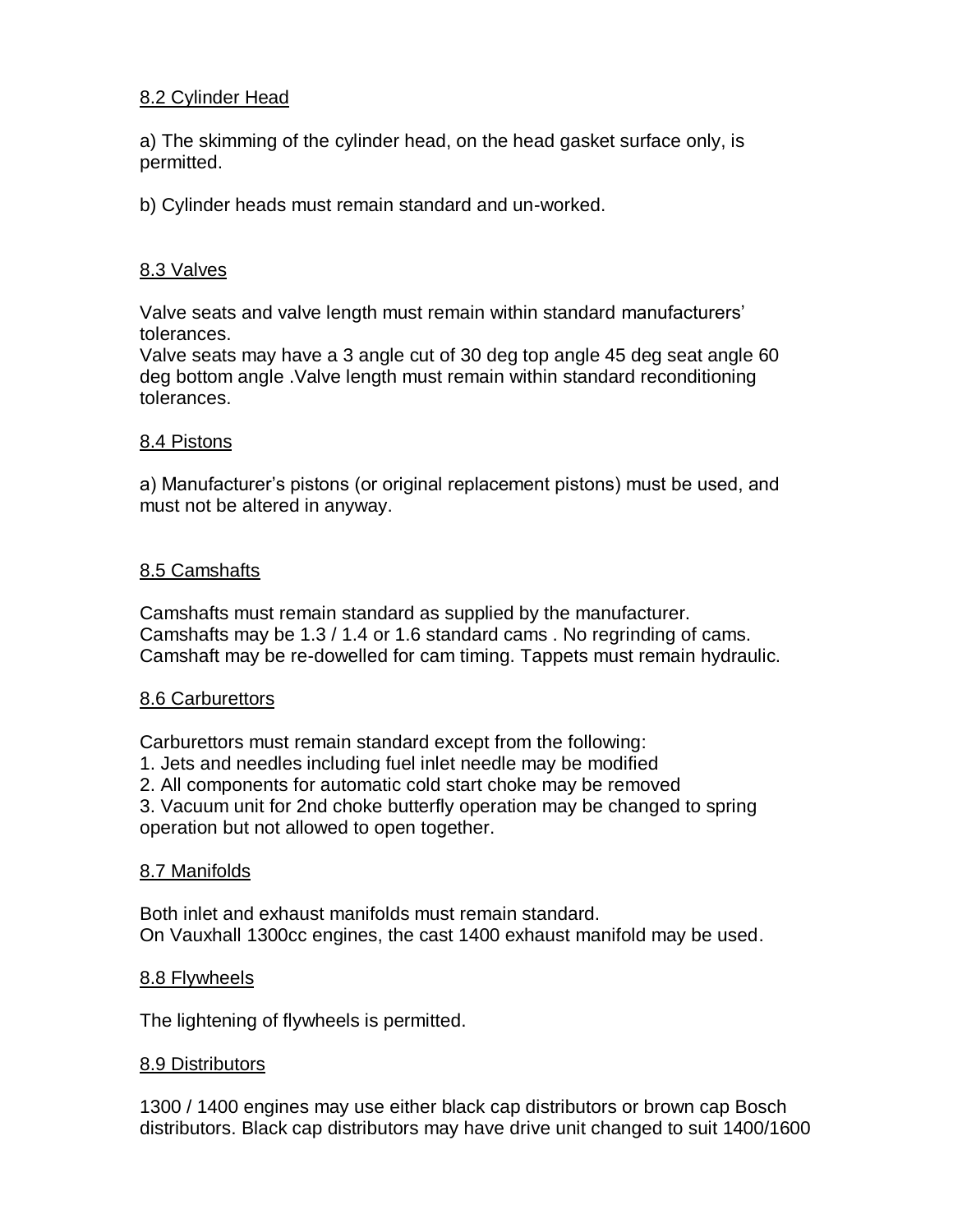camshafts. Vacuum advance/ retard unit may be removed and blanked off and weights / springs may be modified.

#### **1400cc Engines**

#### 8.1 Cylinder Block

a) Bore must remain standard b) Block may be surfaced on head gasket face only Vauxhall engines must use NV or NZ pistons Peugeot engines must use the block with dished pistons/ bowl in piston type.

#### 8.2 Cylinder Head

a) The skimming of the cylinder head, on the head gasket surface only, is permitted.

b) On Vauxhall engines only the square port head with 33mm In 29mm Ex valves are allowed

On Peugeot/Citroen engines only the head with 36.7mm In 29.3mm Ex valves are permitted. This head must be the carbureted head or single point injection head.

Heads must remain unworked

#### 8.3 Valves

Valve seats and valve length must remain within standard manufacturers' tolerances.

Valve seats may have a 3 angle cut of 30 deg top angle 45 deg seat angle 60 deg bottom angle .Valve length must remain within standard reconditioning tolerances.

#### 8.4 Camshafts

Camshafts must remain standard. Peugeot may use either finger type or roller type cam but must be standard.

Camshafts may be 1.3 / 1.4 or 1.6 standard cams. No regrinding of cams. Camshaft may be re-dowelled for cam timing. Tappets must remain hydraulic.

#### 8.5 Carburettors

Vauxhall 20/24 Pierburg 2&3 as 1300 engine Peugeot 24/27 Solex 32/34 Z2

Carburettors must remain standard except from the following:

1. Jets and needles including fuel inlet needle may be modified

2. All components for automatic cold start choke may be removed

3. Vacuum unit for 2nd choke butterfly operation may be changed to spring operation but not allowed to open together.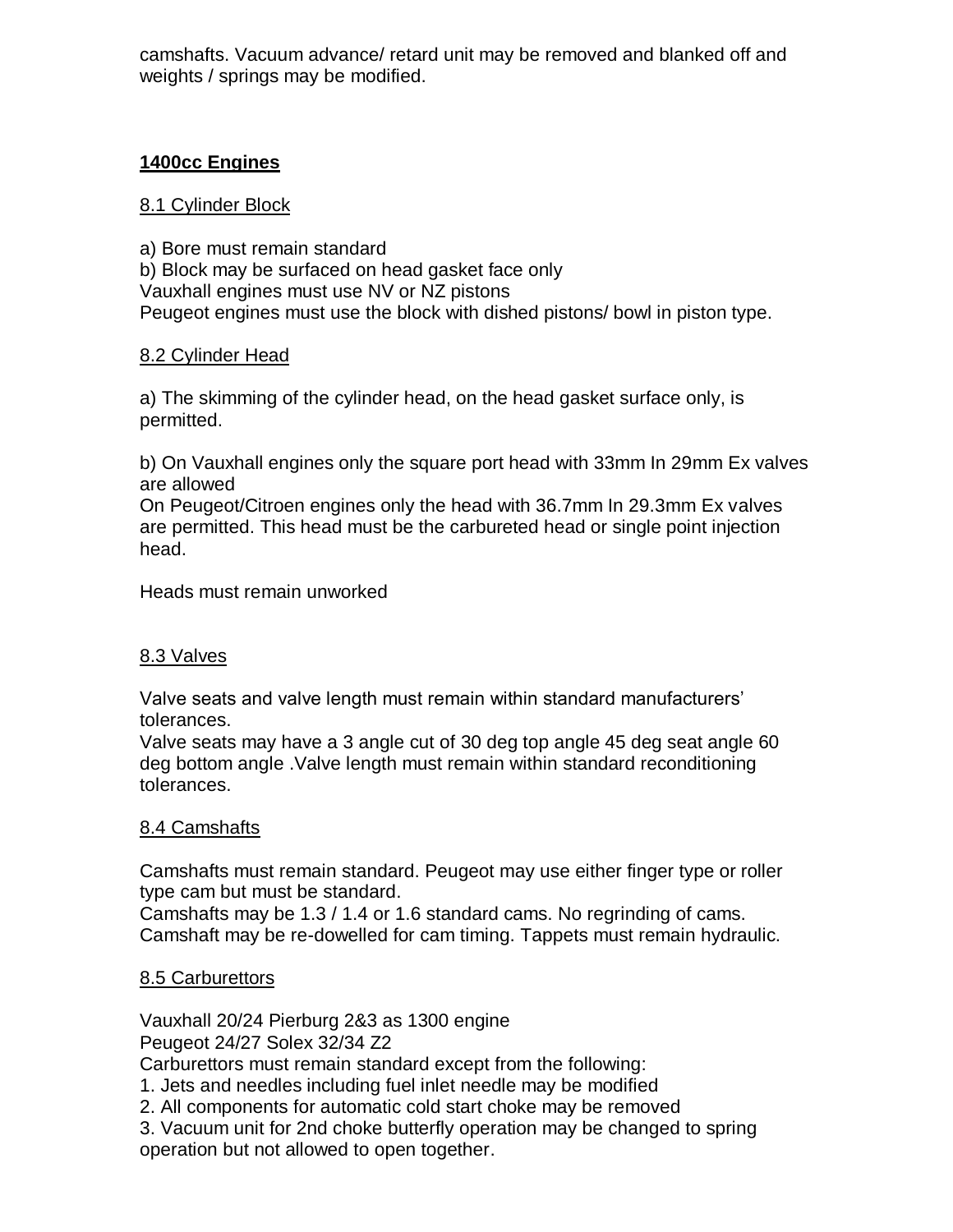#### 8.7 Manifolds

Both inlet and exhaust manifolds must remain standard.

#### 8.8 Flywheels

The lightening of flywheels is permitted. Vauxhall may use either small flywheel block or large flywheel block

#### 8.9 Distributors

1300 / 1400 engines may use either black cap distributors or brown cap Bosch distributors. Black cap distributors may have drive unit changed to suit 1400/1600 camshafts. Vacuum advance/ retard unit may be removed and blanked off and weights / springs may be modified.

### **9 Gearbox/Final Drive**

The gearbox and final drive must remain standard, but gears and ratios from the same manufacturer may be interchanged, and the gearbox and final drive may be interchanged within the manufacturer's range. The differential assembly may be locked by way of welding.

All of the above exceptions must be achieved without machining or modifications of the standard part(s).

#### **Driveshafts**

Any driveshaft can be used from the same manufacturer as original.

### **10 Weight**

Cars may be checked at the end of a race. They must, at this time, meet the minimum permitted weight for the formula, as listed below. Drivers should allow for wear of brakes, tyres, and use of fluids during a race.

#### The *minimum car weight at any time without driver for a Junior Production is 750kg*.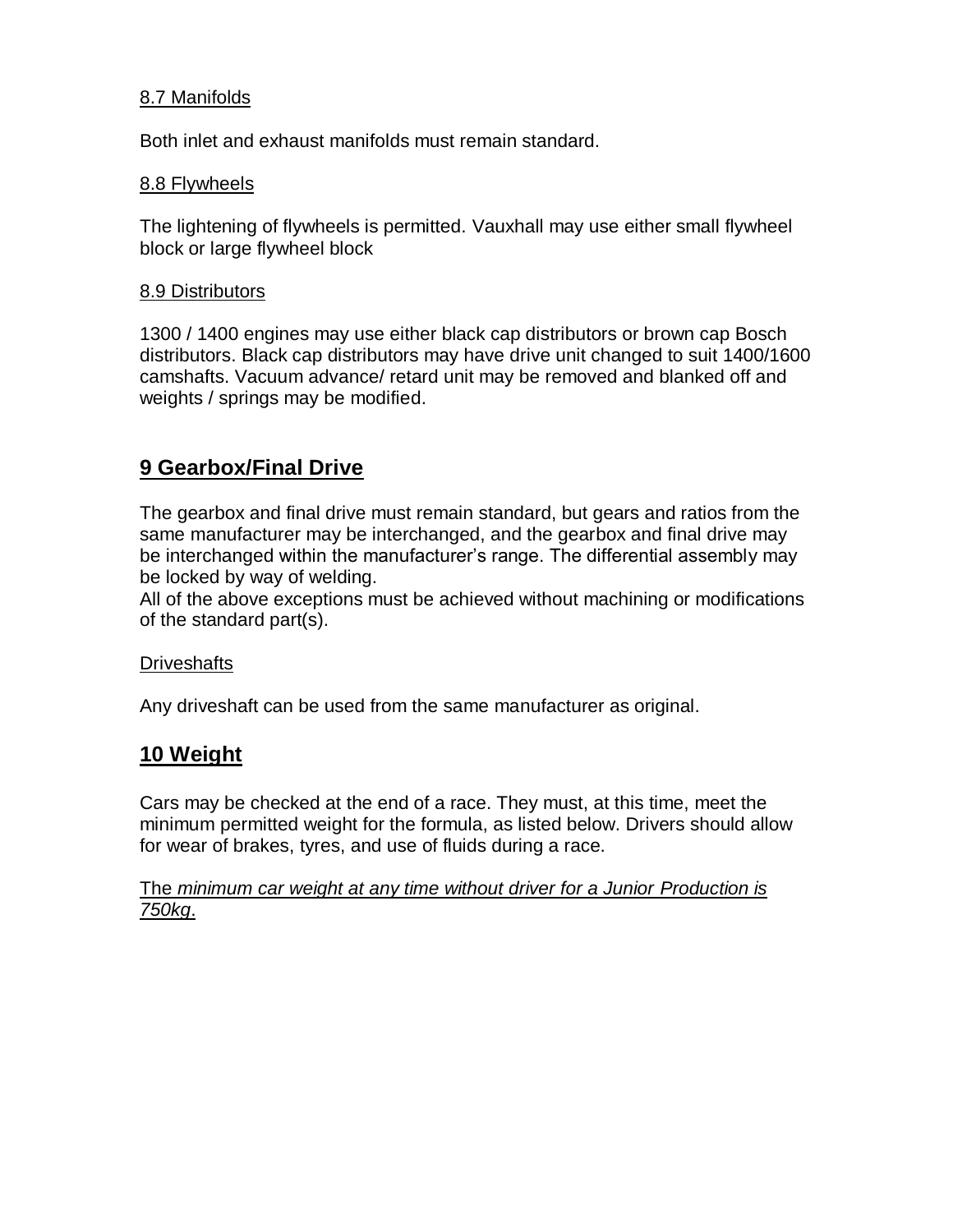### **11 Brakes**

Efficient brakes must work on all four wheels.

No bias or balancing systems are permitted.

In the case of the Vauxhall Corsa D and Vauxhall Adam, you may machine the disc and caliper carrier to fit a 13 inch wheel – standard Vauxhall parts must be used.

### **12 Cooling System**

Radiators are free but must occupy their original position. A heater matrix may be used as a secondary radiator but must be fitted under the bonnet.

### **13 Wheels and Tyres**

Maximum 13 x 5.5 steel wheels only may be used. Alloy wheels are not permitted.

**The only tyre that can be used in Junior Productions is the Toyo NanoEnergy 175/70/13.**

**The 175/70r13 Kingstar SK70 tyre will have a run out period until 22nd May 2022. After this date only the new Toyo tyre can be used.**

**Tyre gaiters are permitted.**

### **14 Exhaust Systems**

A silencer box must be fitted and effective in reducing noise.

Any exhaust system passing through the driver's cockpit must be fully covered by a metal shield.

### **15 Windscreens/Interiors**

All glass and interior trim must be removed from the car.

### **16 Stop Lights**

Either two stop/brake lights, or a centrally-fitted single stop/brake strip-light, must be fitted onto the parcel shelf, or hung from the roof in the case of hatchbacks. Lights must be operated by the standard switch, as fitted to the car.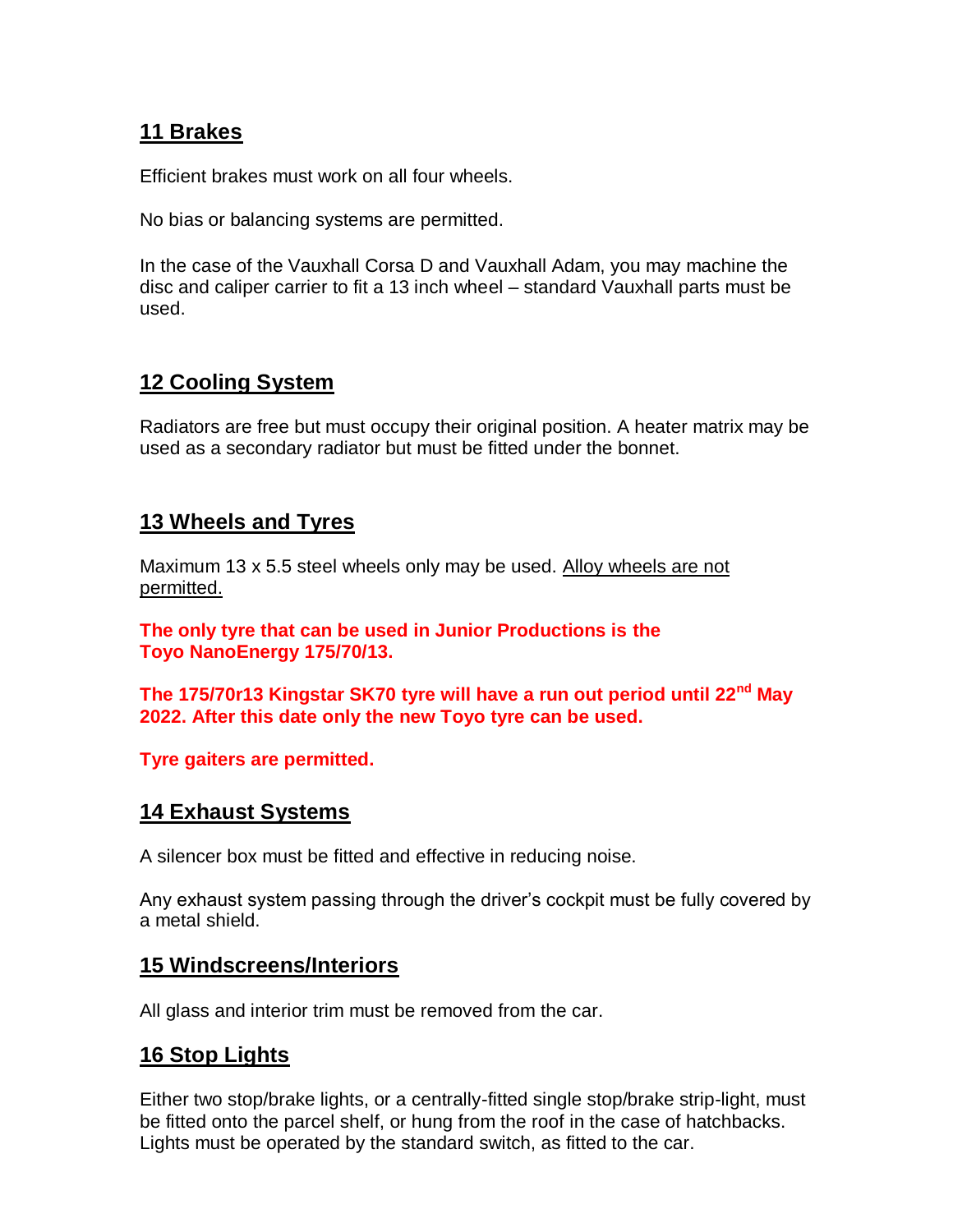## **17 Mirrors**

Driver's door and interior mirror must be fitted to all cars.

### **18 Batteries**

All batteries must be securely fixed and covered with rot-proof material. All Batteries must be fitted a minimum of 6" from the fuel tank.

A battery master switch must also be fitted in the area of the left rear window and must be clearly marked.

If an electric fuel pump is fitted, a switch must be fitted within easy reach of the driver.

### **19 Fuel Tanks**

- Fuel tanks must be metal or FIA approved with a maximum capacity of 4 gallons or less are permitted. These must be securely fitted rear of the driver but in front of the rear axle centre line, and must be at least 6" from the battery, i.e. they are no longer allowed to be fitted in the boot area.
- They must not be fitted below the level of the rear chassis rails and must be fitted above the floor inside of the car, and the floor must not be cut in any way to accept the tank.
- All tank filler caps must be of a secure leak proof metal with a screw fitting. Petrol pipes must be of metal or metal covered and have a shut off tap within easy reach of the driver.
- All tanks must be fitted with a breather system which prevents spillage if a car is inverted.
- All petrol pick up pipes must draw though a stand pipe from the top of the fuel tank.
- Four 2" holes must be drilled at the lowest point under tanks to allow spilled petrol to drain.
- A firewall between fuel tank including filler cap/pump and driver must be fitted. Fuel regulators may be used.
- The fuel pump must be fitted in the rear behind the driver.
- A one way valve must be fitted to the breather pipe.
- Only road-side fuel can be used, No additives permitted I.E. Upper cylinder lubricants, Octane booster.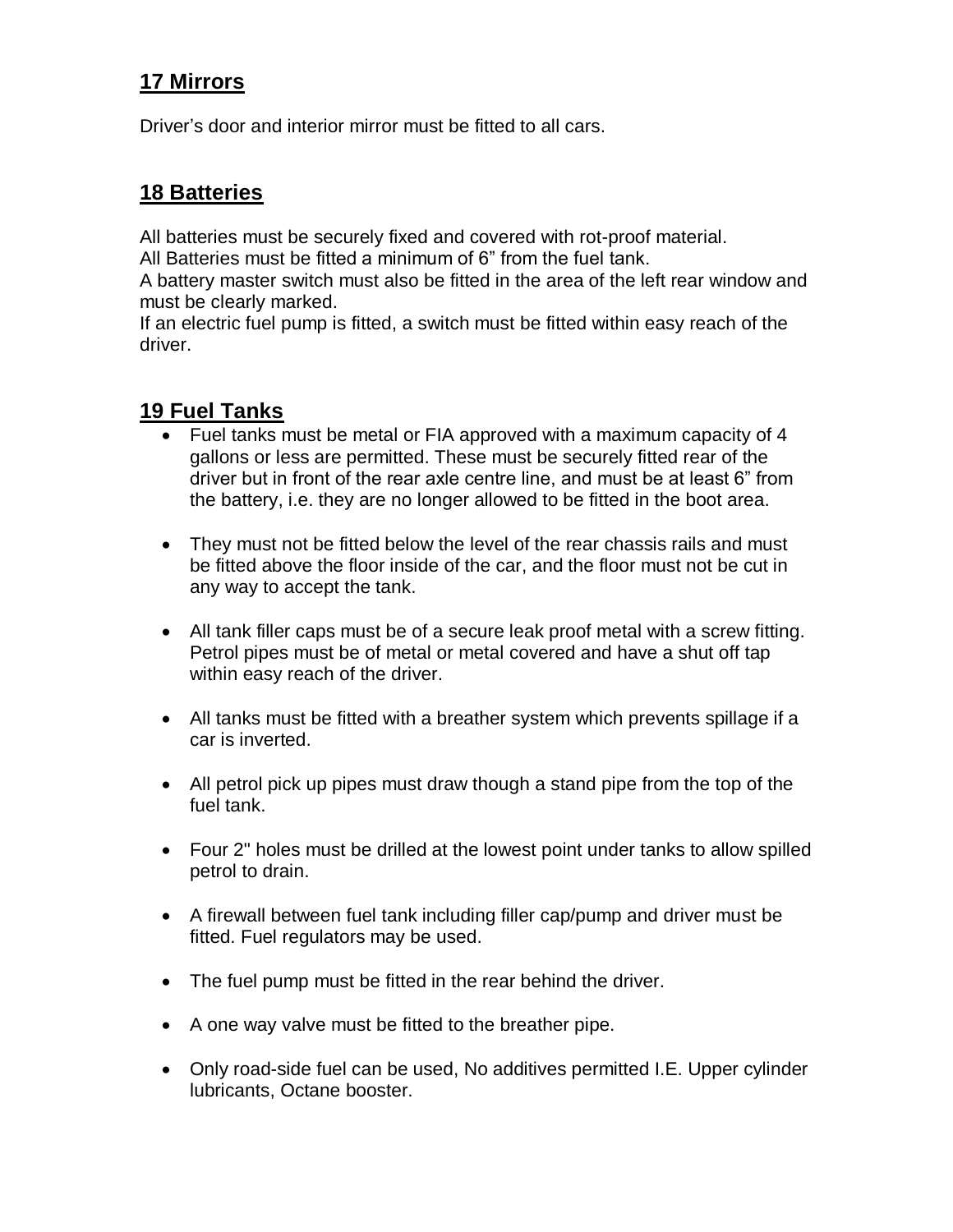## **20 Racing Numbers**

High level numbers must be a minimum of 229mm (9") high by 38mm (1.5") stroke fitted above the roof-line.

The driver's racing number must also appear on both sides of the car. Preferably, these should be in large, American-style numbers on a contrasting background.

### **21 Drivers Seat**

**A.** Seats should occupy original position, where applicable.

**B.** Seats must be of competition type, and adequately supported at shoulder height.

**C.** If a seat does not have structural stiffeners at sides and back, a framework must be made to strengthen seat.

**D.** Seats must be securely fitted and provide a strong head restraint; otherwise, the head restraint must be an integral part of the roll cage.

**E.** If you have an integral head restraint, it must be fixed top and bottom to avoid your head being forced under or over.

# **22 ORCi Driver Safety Equipment Specification Regulations**

The "Driver Safety Equipment Specification Regulations" are a common set of regulations, produced by the ORCi, governing the safety equipment used by drivers, and applicable to all ORCi sanctioned formulas.

These regulations are located in the "Technical" section of the ORCi website where they can be accessed by anyone, and managed in a controlled fashion to ensure integrity and consistency across formulas.

Drivers should regularly consult the ORCi website for the latest applicable regulations and updates:

**ORCi Website Technical Section: http://www.orci.co.uk/Content/Technical ORCi Website Home-page: http://www.orci.co.uk/Home**

**Follow the ORCi on Social Media: Facebook - @OvalRacingCouncilInternational Twitter - @orc\_int**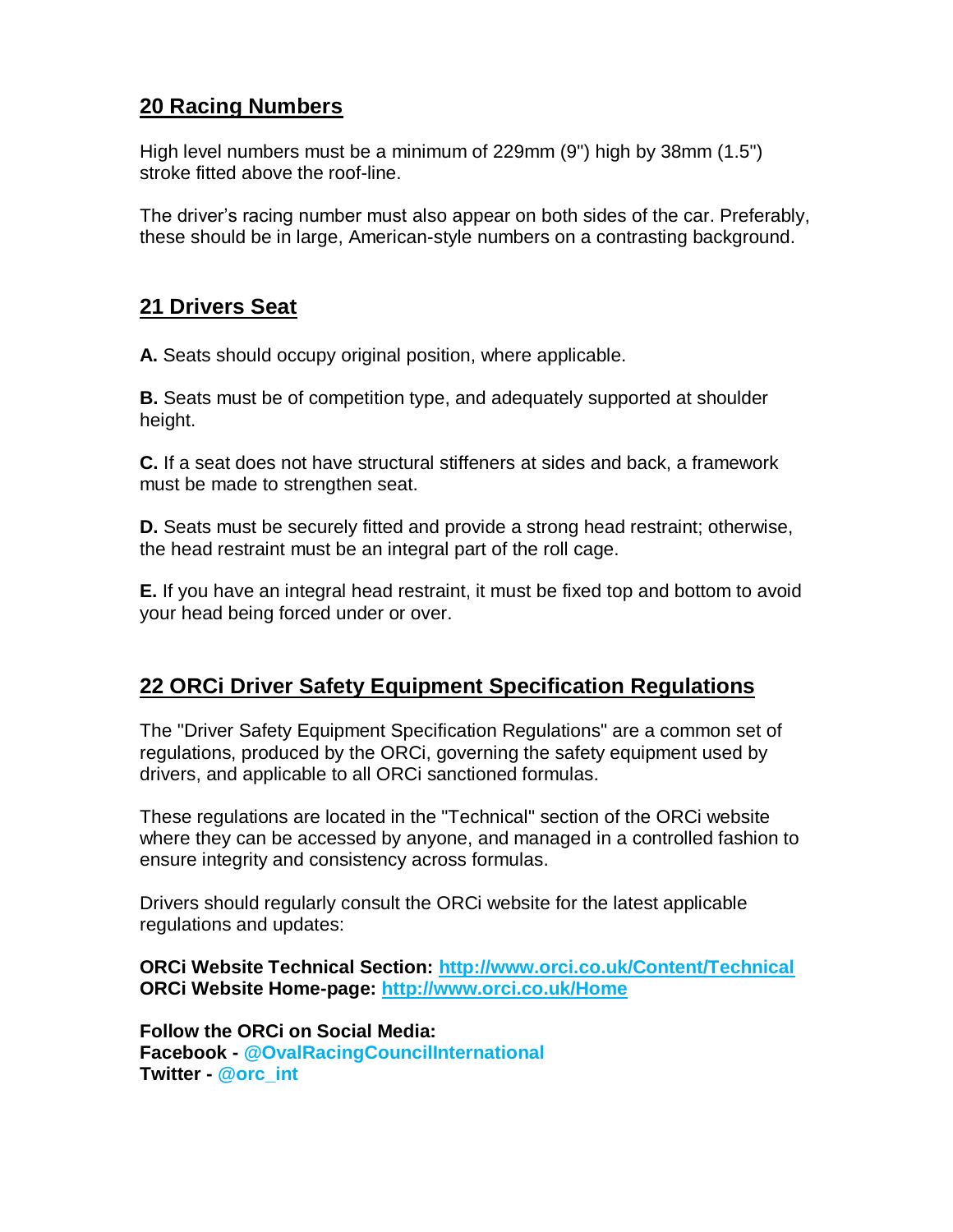# **23 Race Raceivers**

Race Raceivers are now mandatory for all Junior Productions drivers. These are a one way communication link from the Steward to the drivers on track.

The system enables the Steward to give instructions or warnings to a specific driver, or to all drivers warning of possible track hazards etc.

When the Steward transmits via this system, his instructions/warning are heard by every driver at the same time.

Any driver whose Race Raceiver is not working when forming the grid prior to a race will not be allowed to race, unless it can be repaired before the race start.

# **24 Gradings**

All cars must start from the correct grade as notified by the promotion. Novice drivers start as White grade, and progress through yellow, blue and red.

#### **Champion Roof Colours:**

**British Champion – Black & White chequered roof Irish Champion – Green & White chequered roof Scottish Champion – Scottish Saltire roof (British, Irish and Scottish Champions will always start from the red grade)**

**Irish Open Champion - Green Stripe Open Scottish Champion – Blue Stripe**

Junior Productions must signify their grades via their roof fins. The fins must be as follows:-

- White Grade Black numbers on White background
- Yellow Grade Black numbers on Yellow background
- Blue Grade White numbers on Dark Blue background
- Red Grade White numbers on Red background
- Points Champion Black numbers on Silver background

The rear of the fin must be plain & white in colour, the roof of a car cannot have a championship status unless the driver is the reigning champion & a roof colour has been designated to that championship.

The Steward of the meeting reserves the right to re-grade any driver, at his discretion, at any time.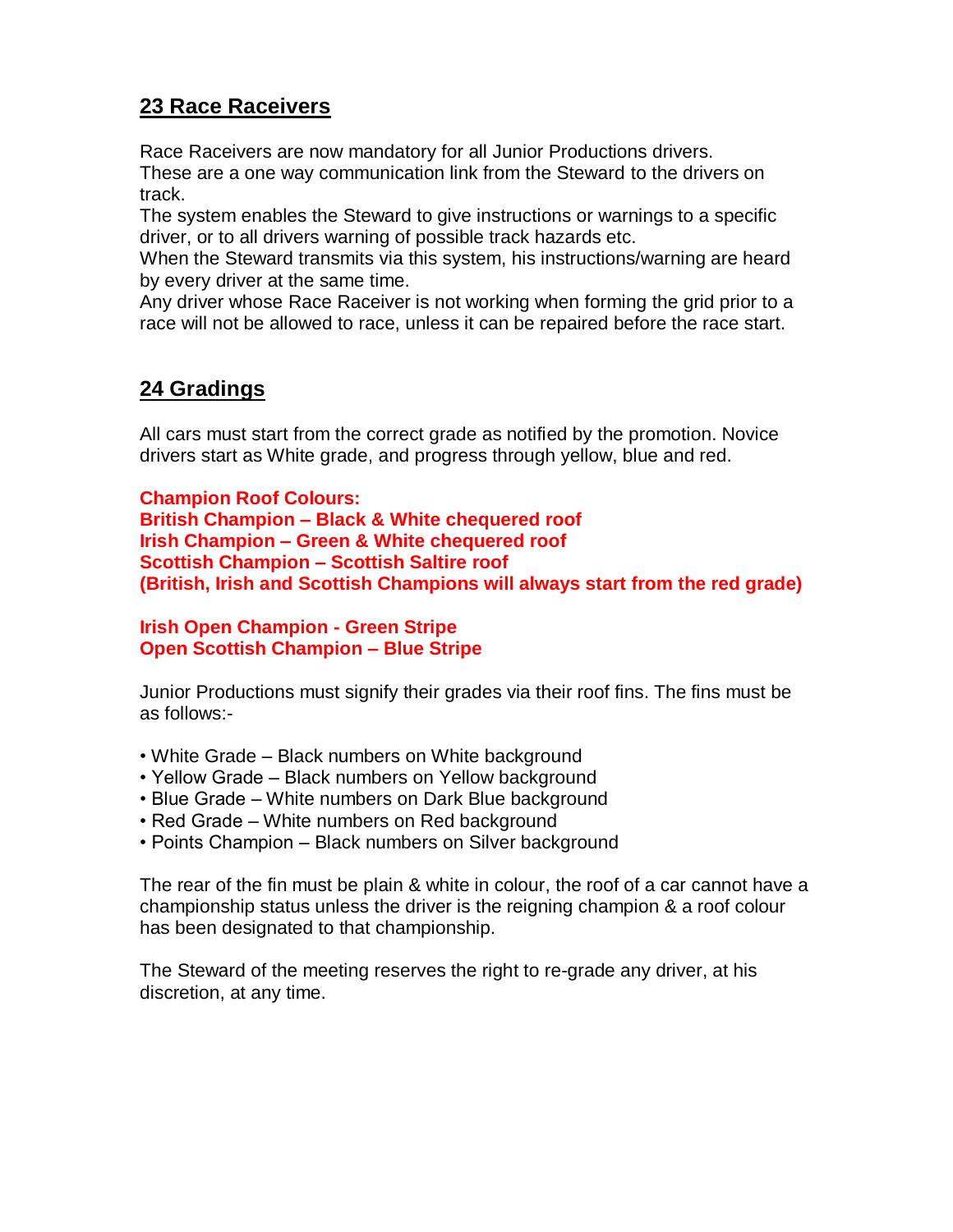# **25 Final Preparations**

**A.** Make sure that, in the construction of your car, your have not included any flammable material; all original interior and exterior trim, mouldings, and wiring, must be removed (unless stated otherwise).

**B.** The external painting of the car must, at all times, be of professional appearance — preferably in bright colours, although any colour scheme is permitted.

**C.** All sign-writing must be of a professional nature. Scrutineers are instructed to refuse any car which they consider unsafe, unsightly, or in any way offensive.

# **26 Violations**

**A.** When referring to the engine, gearbox, differential, mechanical, or construction Rules & Regulations, the principle will always be:

I) Unless permission is specifically granted to make modifications (or any variation), nothing may be done to alter or change the Standard Parts in any way. II) It is the responsibility of the driver to prove to the Promotion that the part is legal, by way of written proof of where the part originated. This must be undertaken within seven days; otherwise the part(s) in question will be deemed to be illegal, resulting in immediate suspension from racing and referral for disciplinary action.

**Unless these Rules state you can do it, you CANNOT DO IT.**

**B.** Presentation of a vehicle for Scrutineering is a declaration by the entrant that the vehicle is eligible for that event.

**C.** Car, engines, and fuel will be checked on a random basis. Violations, or refusal to allow an engine check, will result in an immediate suspension of all racing facilities.

**D.** All car and engine specifications will be taken from either the manufacturer's Technical Specification Books, or the Technical Service Data Books for cars, as published by Glass's Guide Service Limited. If there are any discrepancies occurring between books, the Promotion will exercise its judgement, which will be final in any dispute.

**E.** Clarification on any item may be sought from DMC Race Promotions.

**F.** Each driver is permitted only one car per meeting, and each car is permitted only one driver per meeting.